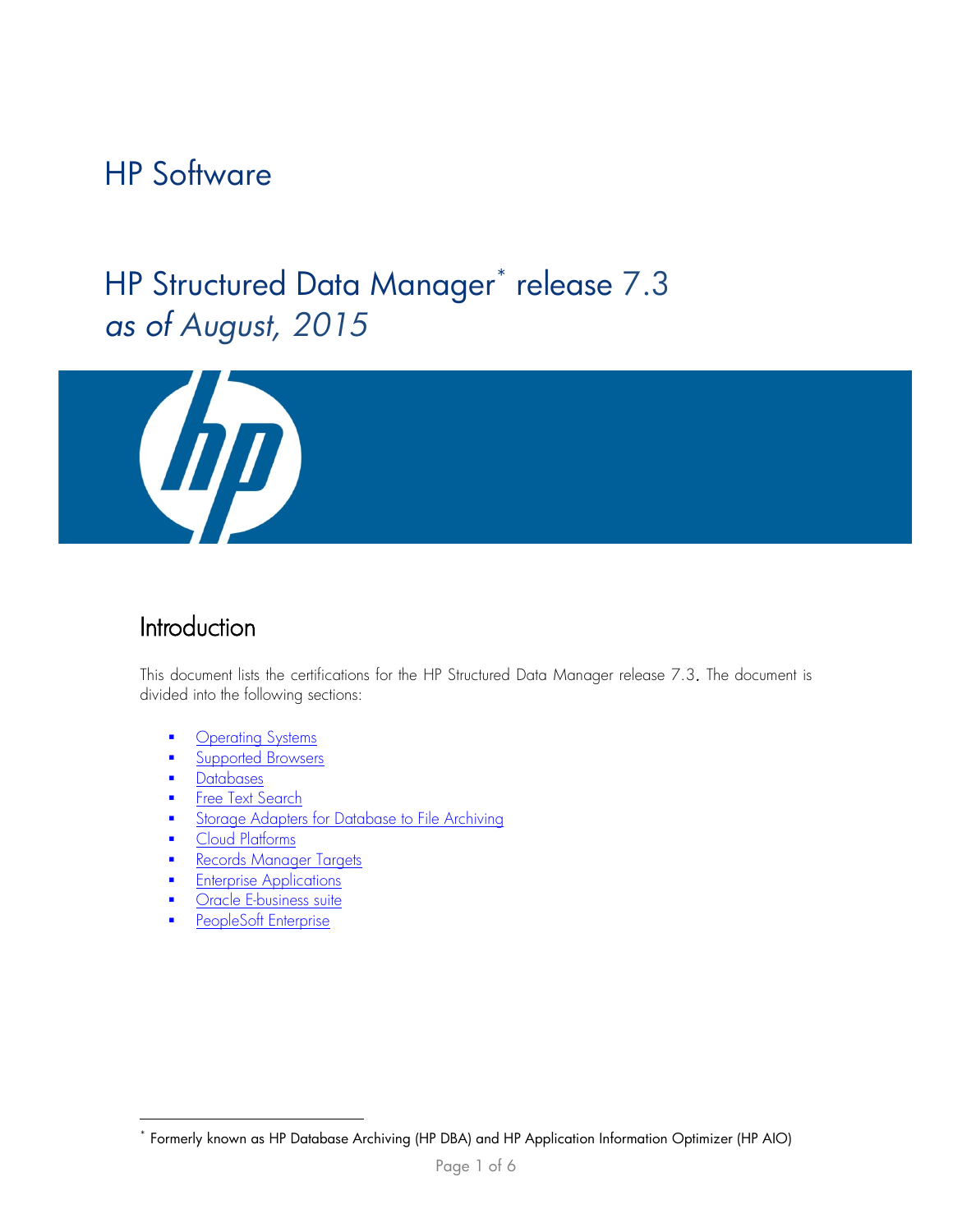# 1. Operating Systems[†](#page-1-1)[‡](#page-1-2)

### **Platform**

#### Linux

Oracle Linux 5.6 (x86) Red Hat ES 6.5 Linux (x86-64) Red Hat ES 6.2 Linux (x86-64) Red Hat ES 5.8 Linux (x86-64) Red Hat Enterprise Workstation 6.4 Linux (x86-64)

#### Windows

Windows Server 2012 (x64) Windows Server 2008 R2 (x64) Windows 8 (x64) Windows 7 (x86) and (x86-64)

### **Designer**

#### Linux

Oracle Linux 5.6 (x86) Red Hat ES 5.8 Linux (x86-64) Red Hat ES 6.2 Linux (x86-64) Red Hat Enterprise Workstation 6.4 Linux (x86-64)

#### Windows

-

Windows Server 2012 (x64) Windows Server 2008 R2 (x64) Windows 8 (x64) Windows 7 (x86) and (x86-64)

# <span id="page-1-0"></span>2. Supported Browsers

| Internet Explorer |
|-------------------|
| <b>IE 10</b>      |
| IF 11             |
| Others            |
| Chrome            |
| Firefox           |

<span id="page-1-1"></span><sup>†</sup> If your Unix, Linux or Windows operating system is not supported for a component of HP Structured Data Manager, check with your HP SDM Product Marketing/Management representative.

<span id="page-1-2"></span><sup>‡</sup> Structured Data Manager software is certified with the Operating systems and will not be explicitly certified with any virtualization software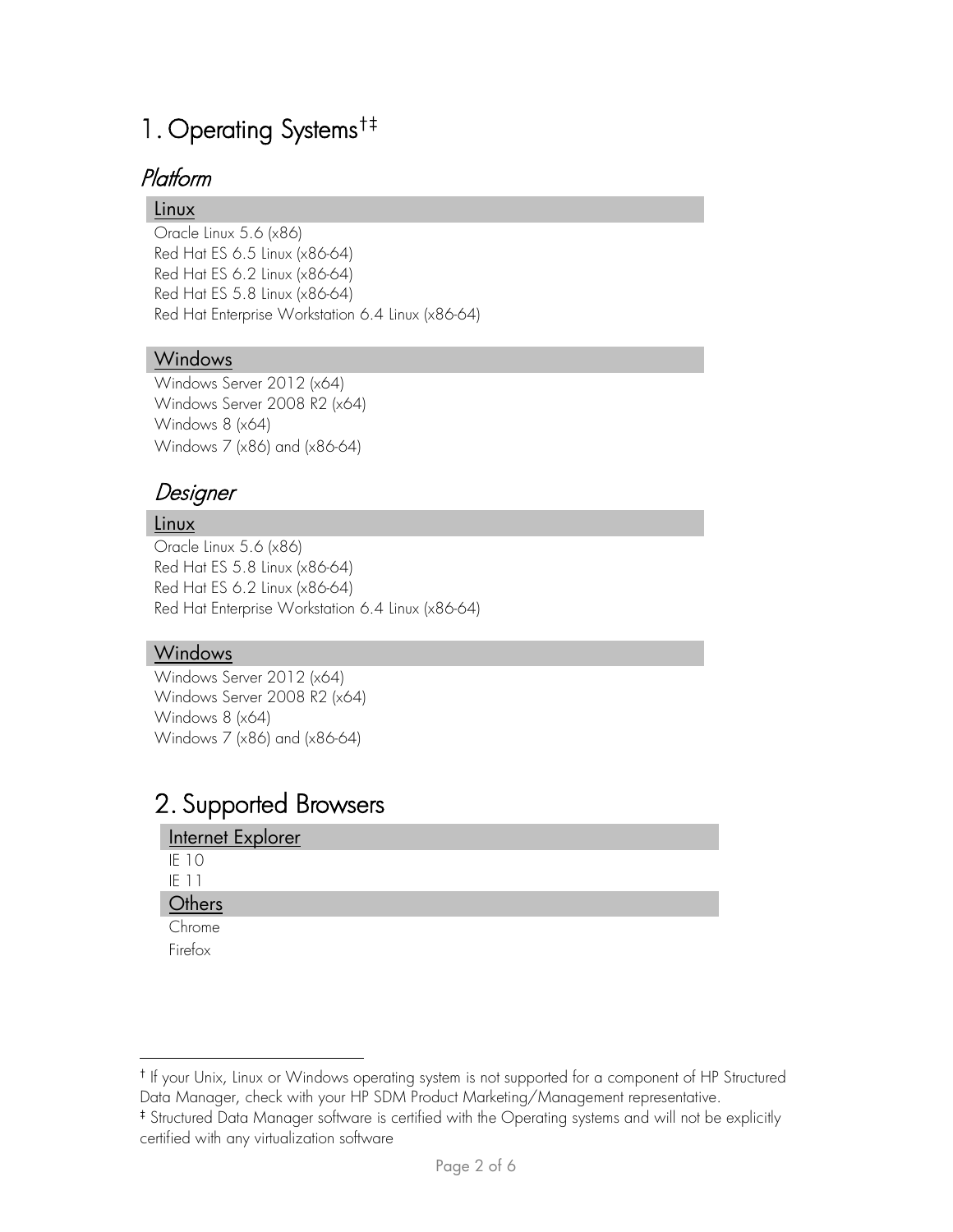## <span id="page-2-0"></span>3. Databases [§](#page-2-1)

### Data Movement (archive & reload)

#### Oracle

Oracle 12c – including multitenant architecture (12.1.0.2 for Linux, 12.1.0.1 for Windows) Oracle 11g (11.2.0.4) Oracle 10g (10.2.0.4) Oracle 9i (9.2.0.6)

#### SQL Server

SQL Server 2012 SQL Server 2008 R2 SQL Server 2008 SQL Server 2005 Enterprise Edition SP4

#### **Vertica**

Vertica 7.0.0 and Vertica JDBC driver 6.1.2 (as Archive target and Data Access ONLY)

#### Sybase

12.5 and 15.0 (DB to File ONLY)

#### D<sub>B</sub>2

9.7

#### JDBC

Any JDBC connection (DB to File ONLY)

### For use as Repository

#### Oracle

Oracle 12c – including multitenant architecture (12.1.0.2 for Linux, 12.1.0.1 for Windows) Oracle 11g (11.2.0.4)

#### SQL Server

SQL Server 2012 SQL Server 2008 R2

#### **PostgreSQL**

PostgreSQL 9.4 PostgreSQL 9.3

<span id="page-2-1"></span> $\frac{6}{3}$  The source database from which and the target database to which you are archiving can be different instances on different machines. However, the archive source and target databases should be of the same technology, and the target database's version (including patch level) should be the same or higher than the source.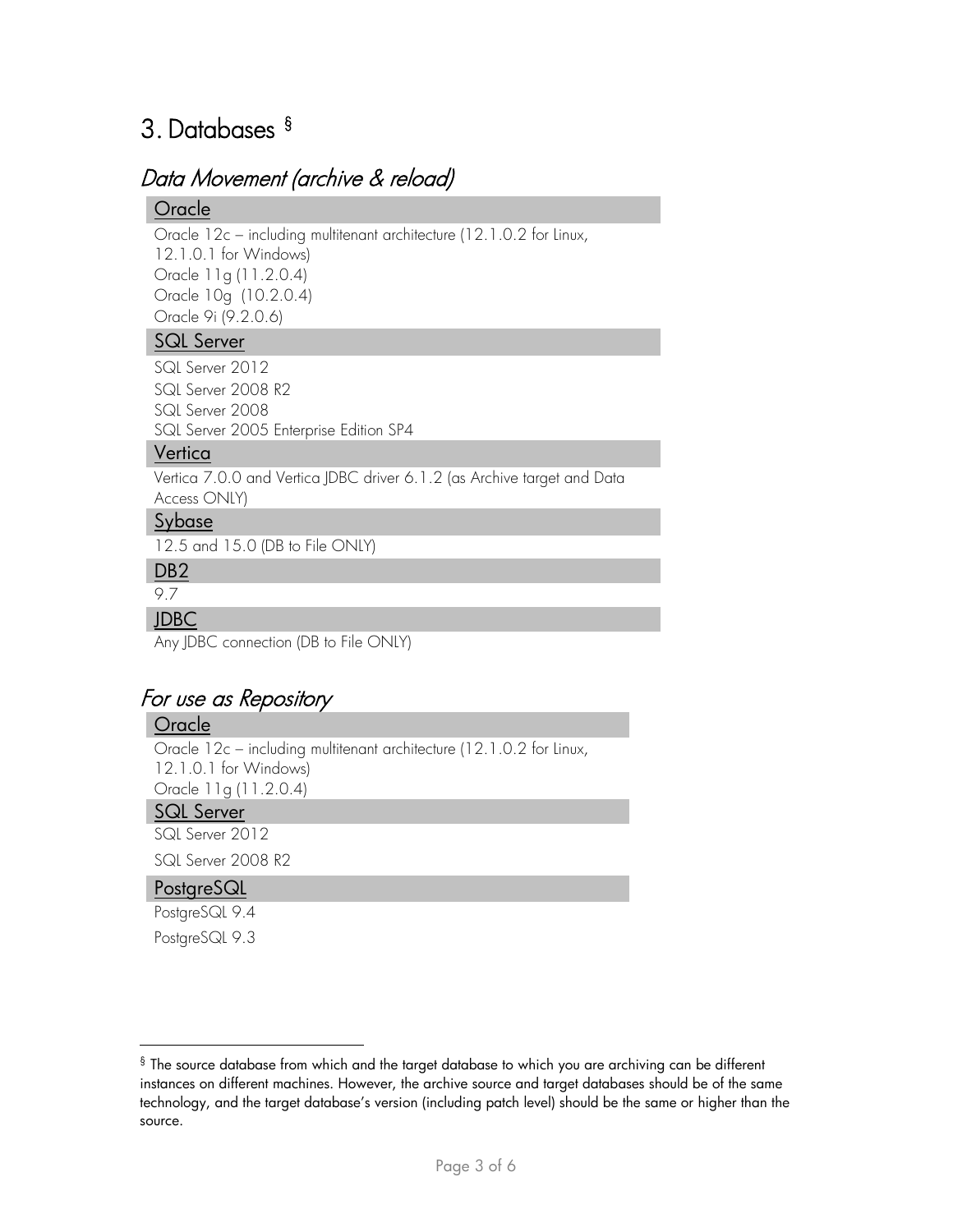### Archive Query Server Cache

PostgreSQL PostgreSQL 9.4

PostgreSQL 9.3

# <span id="page-3-0"></span>4. Free Text Search

|         | $\underline{\text{IDOL}}$ |  |  |  |
|---------|---------------------------|--|--|--|
| 107     |                           |  |  |  |
| $S$ olr |                           |  |  |  |
|         |                           |  |  |  |

# <span id="page-3-1"></span>5. Storage Adapters for Database to File Archiving

#### Autonomy Archive

Autonomy Consolidated Archive 7.2.1

Autonomy Consolidated Archive in cloud (Digital Safe) 7.7

#### **EMC Centera**

4.2

# <span id="page-3-2"></span>6. Cloud Platforms

HP Cloud Object Storage Amazon Simple Storage Service (Amazon S3)

# <span id="page-3-3"></span>7. Records Manager Targets

HP Records Manager 8.2

# <span id="page-3-4"></span>8. Enterprise Applications

### Oracle E-Business Suite

See [Integration Packs](#page-4-0)

### PeopleSoft Enterprise

See **Integration Packs**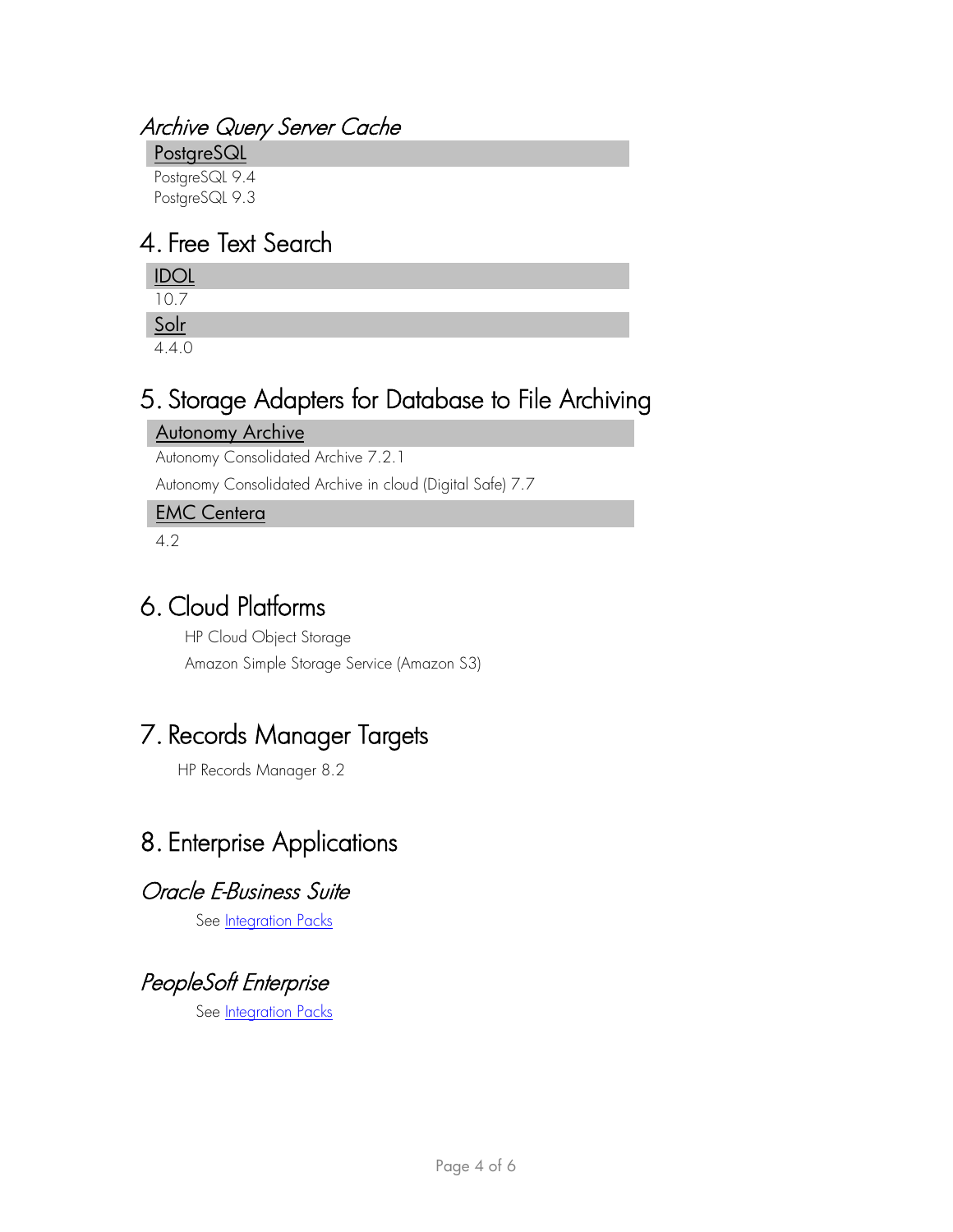# 9. Integration Packs

HP Structured Data Manager software provides pre-built modules ('Integration Packs') for some of the Enterprise Applications. These Integration Packs allow for rapid implementation in environments running the Enterprise Applications, and address the most common high-growth areas in those applications.

Each Integration Pack supports a specific version of the supported Enterprise Application, as detailed in the tables below. If your version is not supported, please check with your HP Structured Data Manager software Product Marketing/Management representative: pre-built modules can be made available according to demand. Additionally, HP Information Management Professional Services Organization can deliver services-based solutions to address other areas with these Enterprise Applications, including custom tables.

### <span id="page-4-0"></span>Structured Data Manager Integration Packs for Oracle E-Business Suite

Database to Database modules for HP Structured Data Manager release 7.21

#### E-Business suite R12

SDM 7.21 EBS Integration Pack certified on Oracle Database version 11.2.0.4, and 12.1.0.2

| Code        | Name                         | 12.2.4 | 12.2.3     | 12.1.3 | $11.5.10.2$ $\circ$ |
|-------------|------------------------------|--------|------------|--------|---------------------|
| <b>APPO</b> | Payables and Purchasing      | Yes    | Yes        | Yes    | Yes                 |
| <b>AR</b>   | Receivables                  | Yes    | Yes        | Yes    | Yes                 |
| <b>ASO</b>  | Quotes                       | Yes    | Yes        | Yes    | Yes                 |
| AX          | Global Accounting            | N/A    | N/A        | N/A    | Yes                 |
| CC          | Inventory Cycle Count        | Yes    | Yes        | Yes    | Yes                 |
| <b>CE</b>   | Cash Management              | Yes    | <b>Yes</b> | Yes    | Yes                 |
| Cl          | Cost Information             | Yes    | Yes        | Yes    | Yes                 |
| CN          | Incentive Compensation       | Yes    | Yes        | Yes    | Yes                 |
| CSC         | Service Counters             | Yes    | Yes        | Yes    | Yes                 |
| CSR         | Service Requests             | Yes    | Yes        | Yes    | Yes                 |
| CU          | Cost Update History          | Yes    | Yes        | Yes    | Yes                 |
| FA          | Assets Depreciation          | Yes    | Yes        | Yes    | Yes                 |
| GL          | General Ledger               | Yes    | Yes        | Yes    | Yes                 |
| INV         | Inventory Transactions       | Yes    | Yes        | Yes    | Yes                 |
| <b>OKC</b>  | Service Contracts            | Yes    | Yes        | Yes    | Yes                 |
| <b>OM</b>   | Order Management             | Yes    | Yes        | Yes    | Yes                 |
| OPM         | Oracle Process Manufacturing | Yes    | Yes        | Yes    | Yes                 |
| PA          | Projects                     | Yes    | Yes        | Yes    | Yes                 |